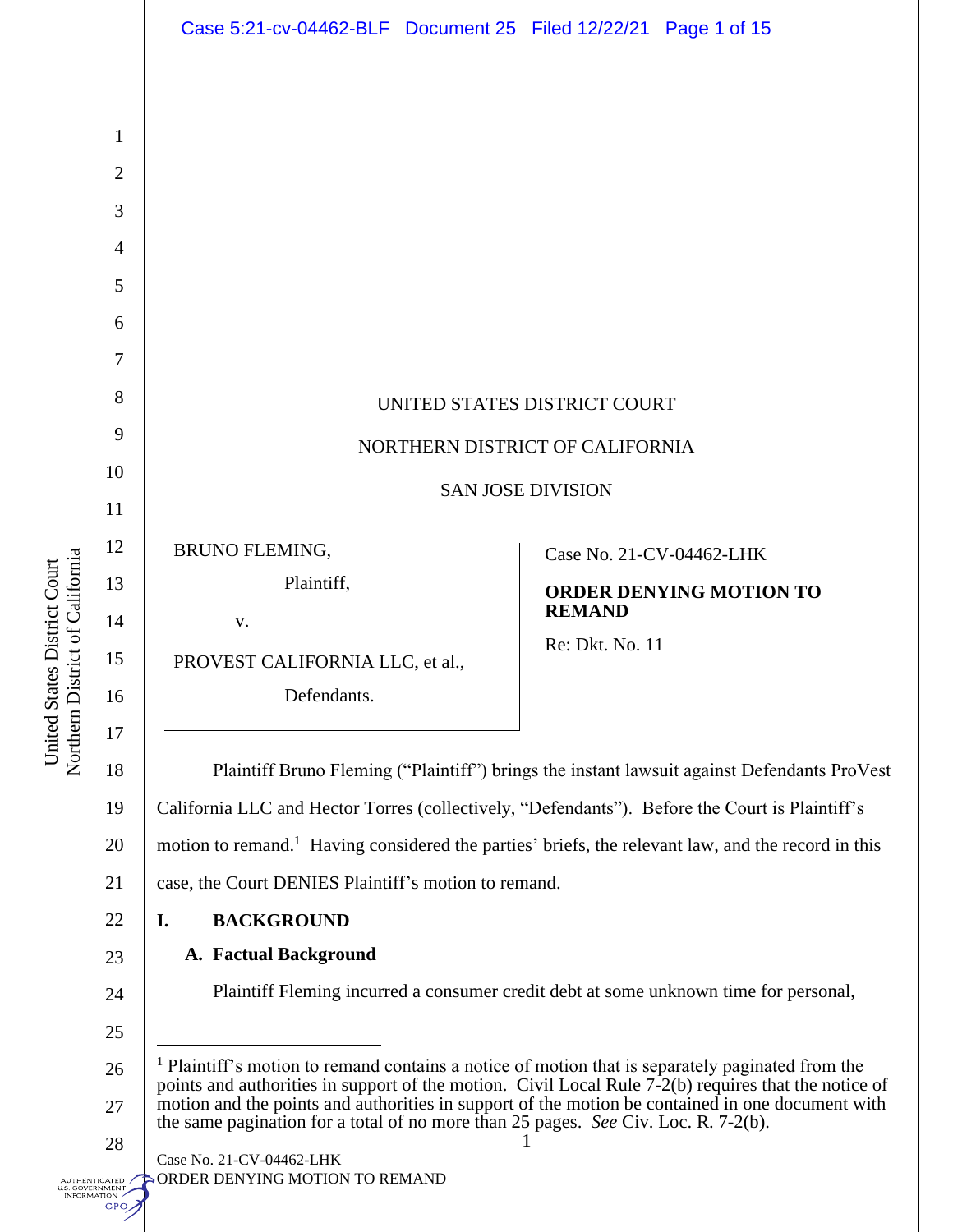family, or household purposes. *See* ECF No. 1, Ex. A ("Compl.") ¶ 42. The debt was consigned and/or otherwise assigned to Gurstel Law Firm, P.C. *Id.* ¶ 44.

On April 16, 2019, Gurstel Law Firm filed a lawsuit against Plaintiff in the Superior Court of Santa Clara County, captioned *Absolute Resolutions Investment, LLC v. Bruno Fleming*, Santa Clara County Case No. 19-CV-346373, in an attempt to collect the debt. *Id.* ¶ 45. Gurstel Law Firm engaged Defendants to serve Plaintiff by delivering to him a copy of the state court summons and complaint. *Id.* ¶46. Defendant ProVest is a Delaware limited liability company that composes and sells "forms, documents, and other collection media used or intended to be used for debt collection," including service forms. *Id.* ¶ 9, 57. Defendant Torres is a process server who is an employee or authorized agent of ProVest. *Id.* ¶ 10, 47, 57.

Plaintiff alleges that on April 7, 2020 Defendants filed a proof of service of summons with the Superior Court of Santa Clara County. ¶ 48. Defendants allegedly represented in the proof of service of summons, under penalty of perjury, that Defendant Torres "personally served Plaintiff with a copy of the Summons, Complaint, and related documents in the collection action on March 21, 2020, at 1:59 p.m." *Id.* ¶ 47. According to Plaintiff, this never happened—he was never served with the process in the state debt collection action. *Id.* 154. Plaintiff alleges Defendants are engaged in the practice of "sewer service"—"failing to serve a debtor and filing a fraudulent affidavit attesting to service so that when the debtor later fails to appear in court, a default judgment can be entered against him." *Holmes v. Elec. Doc. Processing, Inc.*, 966 F. Supp. 2d 925, 933 (N.D. Cal. 2013); *see* Compl. ¶ 1.

21 22 23 On October 12, 2020, Plaintiff received a request for entry of default in the mail, stating "there was a Judgment pending against" Plaintiff. Compl. ¶ 55.This was Plaintiffs' first notice of the state debt collection action against him. *Id.* 

24

27

28

### **B. Procedural History**

25 26 Plaintiff filed his Complaint against Defendants on April 2, 2021 in the Superior Court of Santa Clara County. ECF No. 1 ¶ 1.

Defendants filed an answer to the Complaint on June 9, 2021, *id.* ¶ 5, and removed the

Case No. 21-CV-04462-LHK ORDER DENYING MOTION TO REMAND

1

2

3

4

5

6

7

8

9

10

11

12

13

14

15

16

17

18

19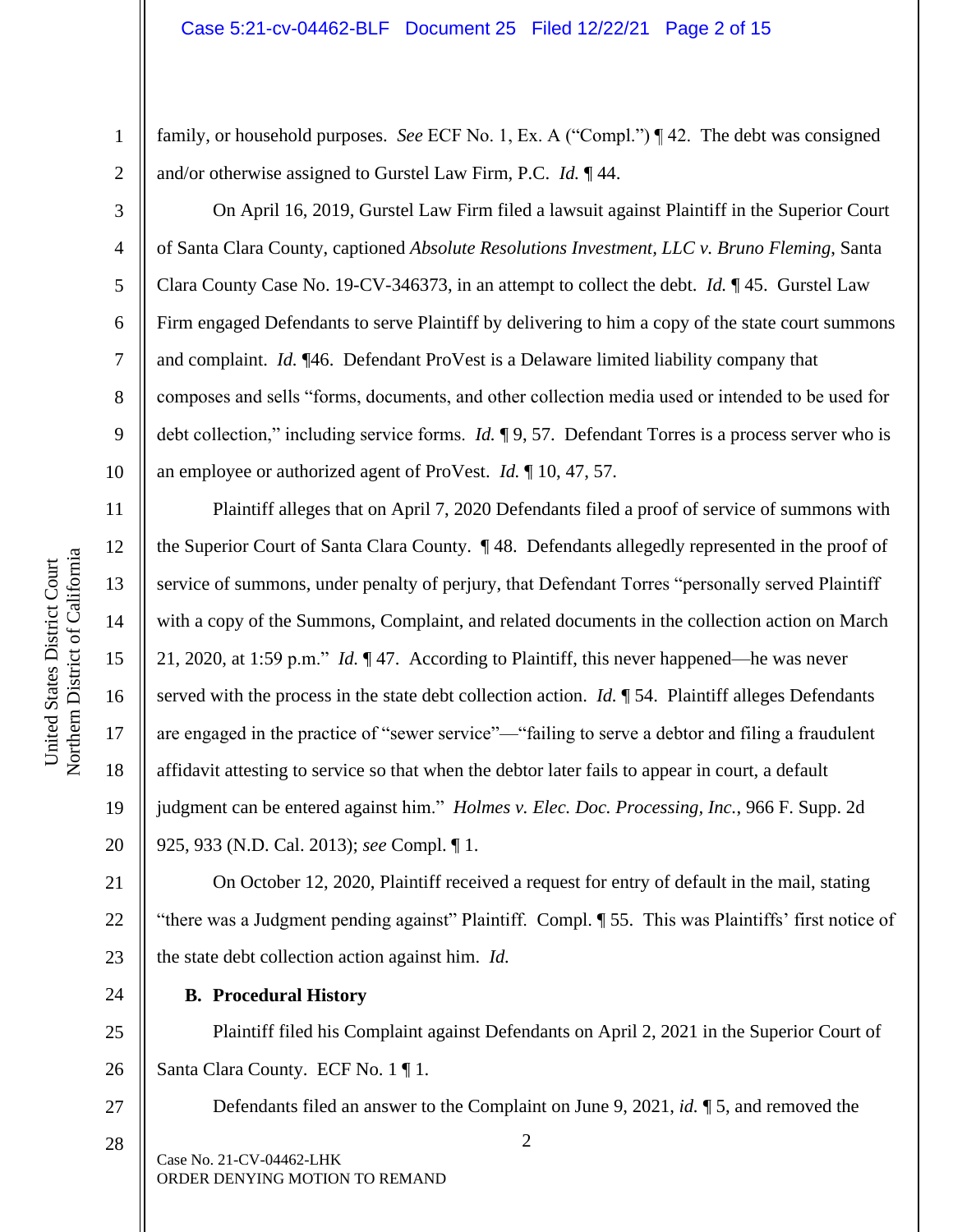action to this Court on June 10, 2021 on the basis of federal question jurisdiction under 28 U.S.C. § 1331, ECF No. 1; *id. ¶* 8.

Plaintiff filed the instant motion to remand on June 21, 2021. ECF No. 11. Defendant's filed their opposition on July 6, 2021. ECF No. 13. Plaintiff filed a reply also on July 6, 2021. ECF No. 14.

**II. LEGAL STANDARD**

A suit may be removed from state court to federal court only if the federal court would have had subject matter jurisdiction over the case. 28 U.S.C. § 1441(a); *see Caterpillar Inc. v. Williams*, 482 U.S. 386, 392 (1987) ("Only state-court actions that originally could have been filed in federal court may be removed to federal court by the defendant."). If it appears at any time before final judgment that the federal court lacks subject matter jurisdiction, the federal court must remand the action to state court. 28 U.S.C. § 1447(c).

The party seeking removal "bears the burden of establishing" federal jurisdiction. *Provincial Gov't of Marinduque v. Placer Dome, Inc.*, 582 F.3d 1083, 1087 (9th Cir. 2009). The court accepts all "facts alleged in the notice of removal as true, and draw[s] all reasonable inferences in" the nonmovant party's favor. *Fidelitad, Inc. v. Insitu, Inc.*, 904 F.3d 1095, 1098 (9th Cir. 2018).

20 "The removal statute is strictly construed, and any doubt about the right of removal requires resolution in favor of remand." *Moore-Thomas v. Alaska Airlines, Inc.*, 553 F.3d 1241, 1244 (9th Cir. 2009) (citing *Gaus v. Miles, Inc.*, 980 F.2d 564, 566 (9th Cir. 1992)).

**III. DISCUSSION**

22 23 24 25 26 27 Plaintiff seeks to remand the instant case to state court for lack of standing. According to Plaintiff, the Complaint solely asserts a bare procedural violation of the Federal Fair Debt Collection Practices Act, 15 U.S.C. §§ 1692 *et. seq.* ("FDCPA"), and thus does not sufficiently allege a concrete harm to confer standing to Plaintiff. Mot. at 2-4. Defendants contend the Complaint sufficiently alleges that Plaintiff has Article III standing. Opp'n at 4-8.

Below, the Court first discusses Article III standing requirements in the Ninth Circuit and

3

Northern District of California Northern District of California United States District Court United States District Court

1

2

3

4

5

6

7

8

9

10

11

12

13

14

15

16

17

18

19

21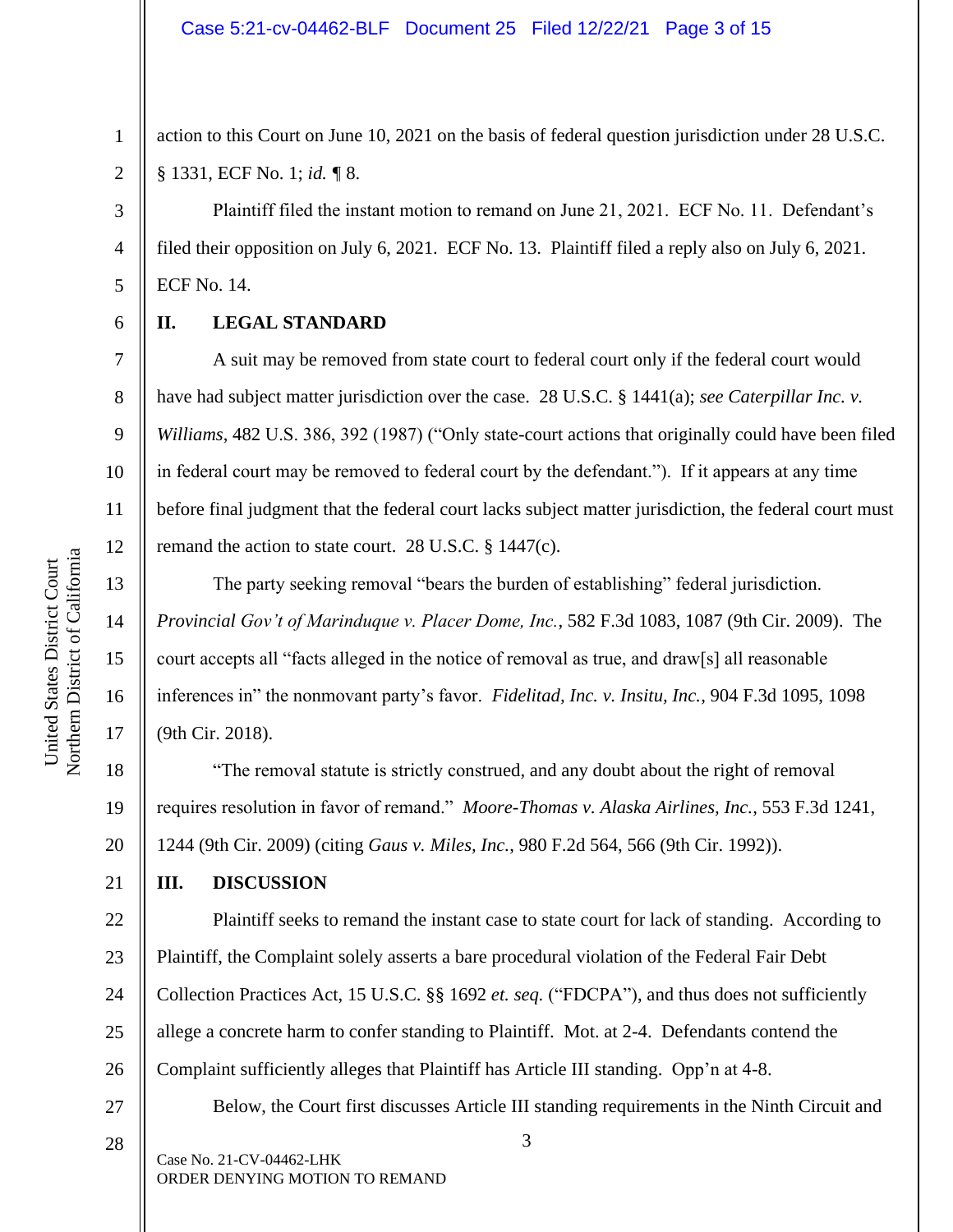the impact of *TransUnion LLC v. Ramirez*, 141 S. Ct. 2190 (2021), decided while the parties briefed the instant motion. The Court then applies the Ninth Circuit Article III standing framework, in light of *TransUnion*, to the instant case. The Court concludes that even after *TransUnion*, the Complaint sufficiently alleges Article III standing for Plaintiff's FDCPA claims.

### **A.** *TransUnion* **Likely Alters the Ninth Circuit Article III Standing Framework**

Article III requires plaintiff to show "(i) that he suffered an injury in fact that is concrete, particularized, and actual or imminent; (ii) that the injury was likely caused by the defendant; and (iii) that the injury would likely be redressed by judicial relief." *TransUnion LLC v. Ramirez*, 141 S. Ct. 2190, 2203 (2021). Plaintiff's argument focuses only on the "concreteness" of the "injury in fact." Mot. at 4. The Ninth Circuit has explained that an "injury in fact" requires there be "an invasion of a legally protected interest which is (a) concrete and particularized; and (b) actual or imminent, not conjectural or hypothetical." *Patel v. Facebook, Inc.*, 932 F.3d 1264, 1270 (9th Cir. 2019) (cleaned up). Plaintiff alleges there is no "concrete" injury because the Complaint only asserts a bare procedural violation of the FDCPA. Mot. at 4. The Court first explains the Ninth Circuit framework for determining whether a statutory violation is a "concrete" harm and then considers how *TransUnion* has impacted that analysis.

In recent years, the United States Supreme Court has twice examined constitutional standing requirements in the context of procedural violations of the Fair Credit Reporting Act ("FCRA"), first in *Robbins v. Spokeo*, 136 S. Ct. 1540 (2016), and then in *TransUnion LLC v. Ramirez*, 141 S. Ct. 2190 (2021).

21 22 23 24 25 26 27 Generally, the difficulty with identifying whether an injury in fact is "concrete" lies with the type of harm alleged. Under *Spokeo*, "traditional tangible harms, such as physical harms and monetary harms" will "readily qualify as concrete injuries under Article III." *TransUnion*, 141 S. Ct. at 2204. However, "intangible harms can also be concrete." *Id.* To decide whether intangible injuries are sufficiently "concrete" a court must "consider both history and legislative judgement." *Patel v. Facebook, Inc.*, 932 F.3d 1264, 1270 (9th Cir. 2019). After *Spokeo*, the Ninth Circuit outlined a two-part test to determine whether a violation of a statutory right constitutes concrete

4

Northern District of California Northern District of California United States District Court United States District Court

1

2

3

4

5

6

7

8

9

10

11

12

13

14

15

16

17

18

19

20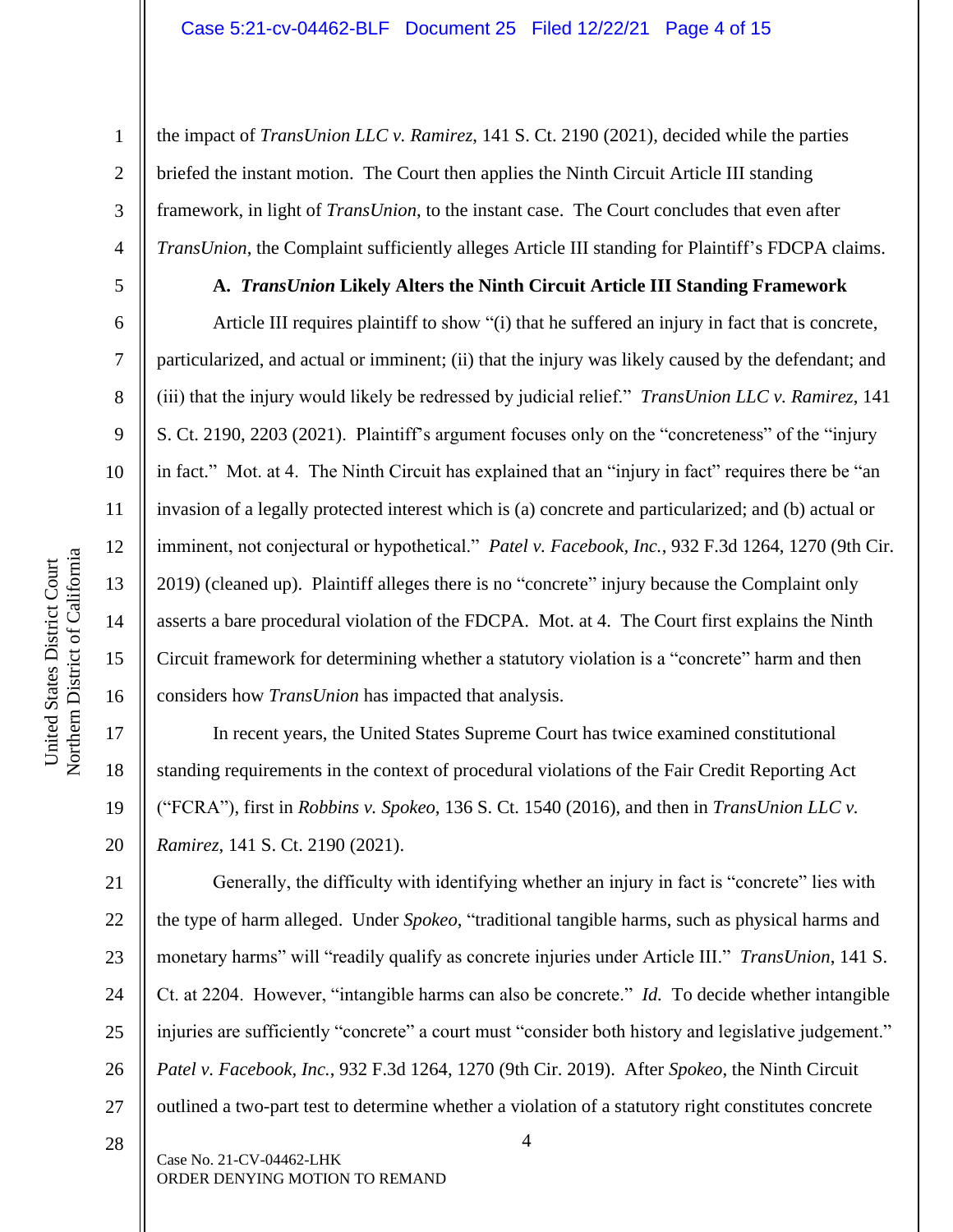### Case 5:21-cv-04462-BLF Document 25 Filed 12/22/21 Page 5 of 15

1

2

3

4

5

7

8

9

11

12

13

14

15

16

17

18

19

20

21

22

23

24

25

26

27

28

6 10 harm: "(1) whether the statutory provisions at issue were established to protect the plaintiff's concrete interests (as opposed to purely procedural rights), and if so, (2) whether the specific procedural violations alleged in this case actually harm, or present a material risk of harm to, such interests." *Patel*, 932 F.3d at 1270-71. Thus, if the alleged harm is intangible, at step one the court looks to history and legislative judgment. *Id.* at 1270. If the statute codifies a substantive right, then the analysis stops at the first step because *every* violation of the statute is a concrete harm. *See Campbell v. Facebook, Inc.*, 951 F.3d 1106, 1119 n. 8 (9th Cir. 2020) (explaining that "procedural obligations . . . sometimes protect individual interests," while the violation of "a substantive right" always causes concrete harm (citation omitted)). Otherwise, the analysis proceeds to step two. However, the Ninth Circuit has signaled that at least some portion of the FDCPA is unlikely to have codified substantive rights because a plaintiff cannot plead "a cognizable injury in fact merely by alleging a violation of the FDCPA." *Adams v. Skagit Bonded Collectors, LLC*, 836 F. App'x 544, 546 (9th Cir. 2020) (abrogating prior decisions so holding).

While the parties were briefing the instant motion the United States Supreme Court further clarified *Spokeo* in *TransUnion.* In *TransUnion*, the United States Supreme Court emphasized that "a concrete harm must have a 'close relationship' to a harm 'traditionally' recognized as providing a basis for a lawsuit in American courts." *TransUnion*, 141 S. Ct. at 2205 (*quoting Spokeo*, 136 S. Ct. at 1549). Tangible harms, including "[m]onetary harms" are among those that "readily qualify as concrete injuries under Article III." *Id.* Intangible harms also may be concrete, provided they satisfy the "close relationship" analysis, in which the "inquiry [is] whether plaintiffs have identified a close historical or common-law analogue for their asserted injury." *Id.*

Furthermore, in *TransUnion,* the United States Supreme Court appears to have also concluded that "in a suit for damages, the mere risk of future harm, standing alone cannot qualify as a concrete harm—at least unless the exposure to the risk of future harm itself causes a *separate*  concrete harm." 141 S. Ct. at 2210-11 (finding this argument "persuasive").

The Ninth Circuit has yet to apply *TransUnion* to the Ninth Circuit's "concrete" harm framework. Accordingly, the Court will first consider *TransUnion*'s impact on the Ninth Circuit's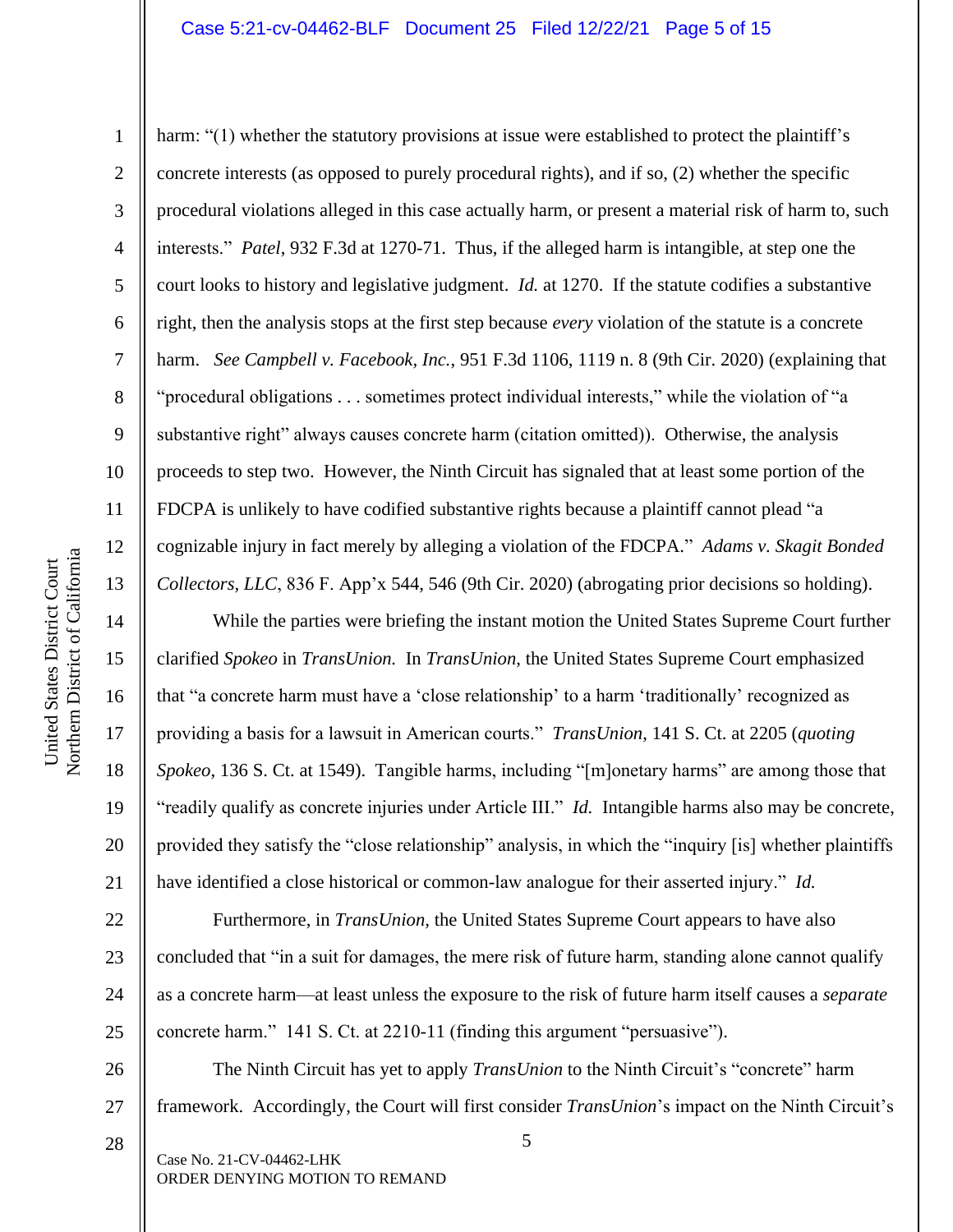2

3

4

5

6

7

8

9

10

11

12

13

14

15

16

17

existing two-step framework for determining whether a statutory violation is a "concrete" harm.

In *Patel*, the Ninth Circuit explained that it adopted the two-step approach post-*Spokeo*  because of the United States Supreme Court's guidance that "[t]he violation of a statutory right that protects against 'the risk of real harm' may be sufficient to constitute injury-in-fact, and under those circumstances a plaintiff 'need not allege any *additional harm* beyond the one Congress has identified.'" 932 F.3d 1264 (quoting *Spokeo*, 136 S. Ct. at 1550) (emphasis in original)). Applying this two-step framework in *Ramirez v. TransUnion LLC*, the Ninth Circuit found that 6,332 class plaintiffs had Article III standing because these plaintiffs showed there was a "significant risk that third parties" would learn inaccurate personal information about these 6,332 class plaintiffs. 951 F.3d 1008, 1027 (9th Cir. 2020), *reversed by TransUnion*, 141 S. Ct. 2190 (2021). The Ninth Circuit rejected TransUnion's argument that these 6,332 class plaintiffs did not have Article III standing because no inaccurate information was "disseminated to third parties." *Id.* The Ninth Circuit concluded that TransUnion's practice of providing reports with inaccurate information to potential creditors and employers, $2$  in conjunction with the risk of third party access to the inaccurate information, as well as the federal government's awareness of the existence of this inaccurate information was "sufficient to show a material risk of harm to the concrete interests of all class members." *Id.* 

18 19 20 21 22 23 24 25 However, the United States Supreme Court rejected the Ninth Circuit's conclusion in *TransUnion*. The United States Supreme Court first emphasized that for the 6,332 class plaintiffs, there was "no historical or common-law analog" to the alleged statutory violation because the "mere existence of inaccurate information in a database is insufficient to confer Article III standing." *TransUnion*, 141 S. Ct. at 2209. The United States Supreme Court also rejected the argument that the 6,332 class plaintiffs suffered a concrete harm "based on an asserted *risk of future harm.*" *Id.* at 2210. The United States Supreme Court found "persuasive" TransUnion's argument that "in a suit for damages, the mere risk of future harm, standing alone, cannot qualify

26

<sup>27</sup> <sup>2</sup> An additional 1,853 class members had shown that TransUnion disseminated inaccurate information to third parties such as potential creditors or employers. *Ramirez*, 951 F.3d at 1027.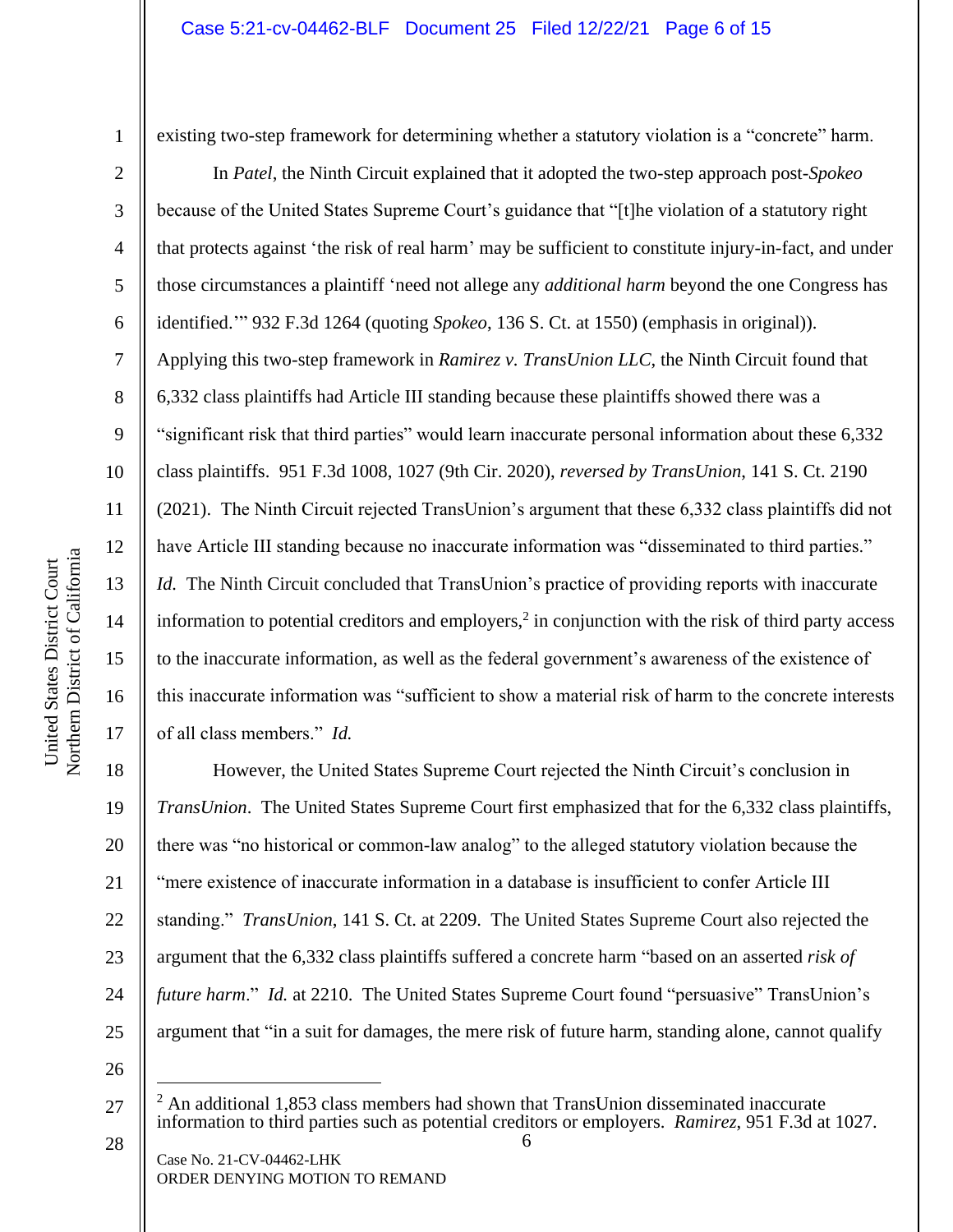#### Case 5:21-cv-04462-BLF Document 25 Filed 12/22/21 Page 7 of 15

as a concrete harm—at least unless the exposure to the risk of future harm itself causes a separate concrete harm." 141 S. Ct. at 2210-11. In so concluding, *TransUnion* rejected the Ninth Circuit's finding that 6,332 class plaintiffs had standing under a theory of material risk of harm because "the 6,332 plaintiffs did not demonstrate that the risk of future harm materialized." *Id.* 

*TransUnion* appears to impact both steps of the Ninth Circuit framework. At the first step, *TransUnion* could be broadly read to suggest that a historical or common-law analogue is *always* necessary in order for a court to find that an intangible harm is sufficiently concrete. *Id.* at 2204 (noting that the concrete-harm requirement requires the courts to "assess whether the alleged injury to the plaintiff has a 'close relationship' to a harm 'traditionally' recognized as providing a basis for a lawsuit in American courts."). Put differently, *TransUnion* appears to suggest that substantive rights arising from Congressional statutes must have historical or common-law analogues because an injury cannot be concrete solely on "Congress's say-so." *TransUnion id.* at 2205 (quotation omitted); *see also Kola v. Forster & Garbus LLP*, 2021 WL 4135153, at \*8 (S.D.N.Y. Sept. 10, 2021) ("*TransUnion* suggests that it is impermissible for courts to rely on the conclusion that any violation of a given statute automatically establishes standing absent a more searching analysis of the injury.").

17 18 19 20 21 22 23 24 25 26 27 However, the Court does not, and need not, determine the full extent of *TransUnion*'s impact on the first step of the Ninth Circuit's framework for two reasons. First, in *Casillas v. Madison Ave. Associates, Inc.*, 926 F.3d 329 (7th Cir. 2019), a FDCPA case, then-Seventh Circuit Judge Amy Coney Barrett applied the Seventh Circuit's framework to determine whether statutory violations were concrete harms. The Seventh Circuit framework is substantially similar to the Ninth Circuit's two-step framework in a FDCPA case. *Compare* 926 F.3d at 333 (noting plaintiff must show the violation "harmed or 'presented an 'appreciable risk of harm' to the underlying concrete interest that Congress sought to protect.") *with Patel*, 932 F.3d at 1270-71 (courts consider "whether the statutory provisions at issue were established to protect the plaintiff's concrete interests" and "whether the specific procedural violations alleged in this case actually harm, or present a material risk of harm to, such interests."). In *TransUnion*, the United States

1

2

3

4

5

6

7

8

9

10

11

12

13

14

15

16

28

Case No. 21-CV-04462-LHK ORDER DENYING MOTION TO REMAND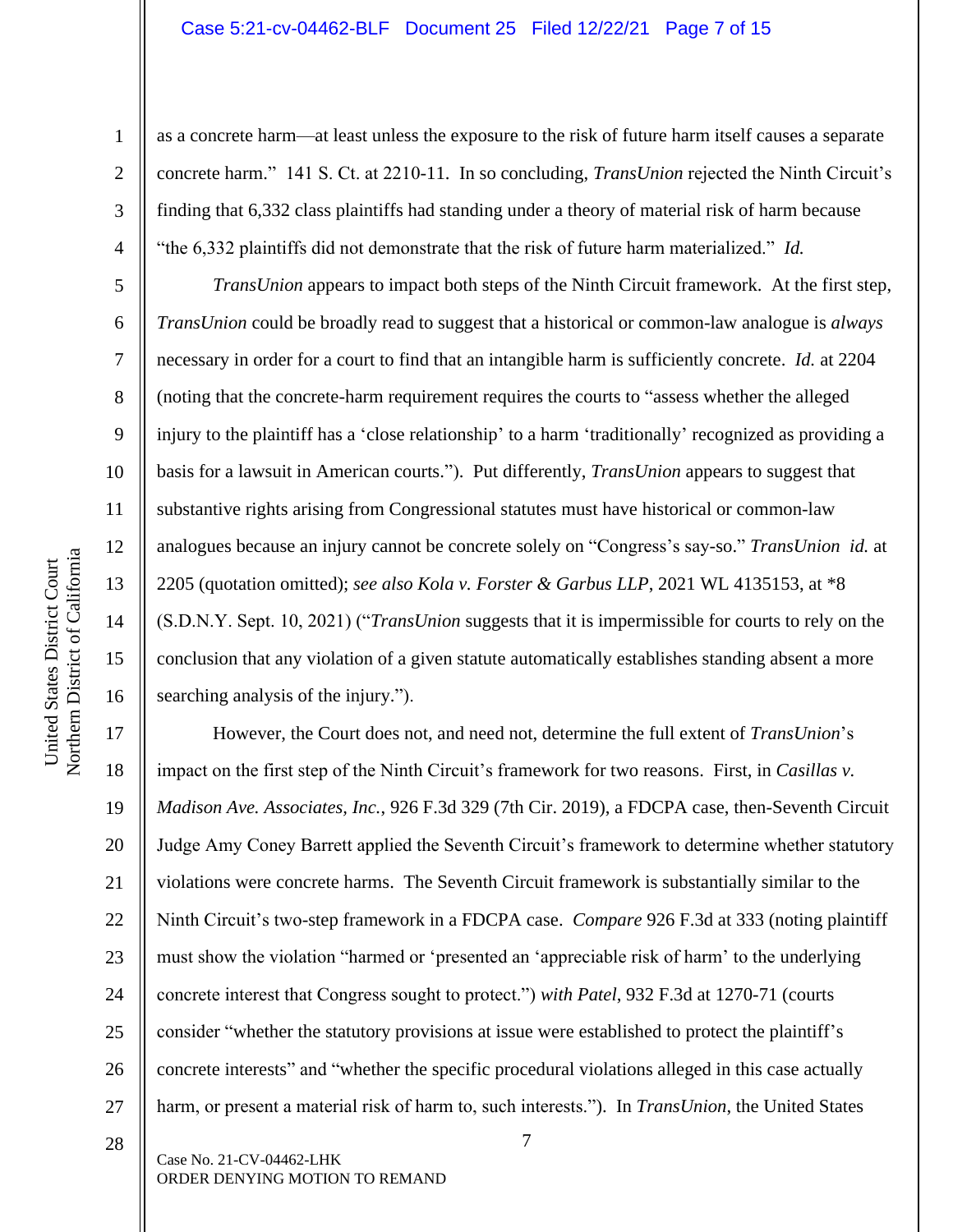Supreme Court relied on, and approvingly cited, *Casillas*. *See* 141 S. Ct. at 2203, 2205, 2214. Given the overlapping frameworks between *Casillas* and the Ninth Circuit, the Court does not read *TransUnion* to be irreconcilable with the Ninth Circuit's step one analysis.

The second reason the Court need not consider *TransUnion*'s full impact at step one is because the Court need not determine whether the FDCPA provisions at issue codify a substantive right, or merely a procedural one. As discussed in more depth below, even if the FDCPA violations at issue are procedural, the Complaint still adequately pleads a concrete injury in fact under *TransUnion*.

10 Thus, the Court will follow the Ninth Circuit framework at step one and consider whether the FDCPA "provisions at issue were established to protect the plaintiff's concrete interests." *Patel*, 932 F.3d at 1270-71 (9th Cir. 2019).

At the second step, *TransUnion* also appears to be in serious tension with *Patel*'s conclusion that the second step is satisfied if "the specific procedural violations alleged in th[e] case actually harm, or *present a material risk of harm* to, such interests." (emphasis added)). *See Patel*, 932 F.3d at 1270-71. *TransUnion* appears to conclude that plaintiffs in a lawsuit for damages cannot rely on a material risk of harm from a statutory violation to show a "concrete" injury in fact. 141 S. Ct. at 2210-12.

18 19 20 21 22 However, the Court again need not determine to what extent *TransUnion* undermined, or even, overruled the existing Ninth Circuit "concrete" injury in fact inquiry at step two. As discussed more in depth below, in the instant case, at step two the Complaint alleges that the violation presents more than a material risk of harm and meets the stricter *TransUnion* standing requirements.

### **B. Fleming's Complaint Sufficiently Alleges a "Concrete" Injury in Fact**

24 25 26 27 The Court now applies the Ninth Circuit framework, in light of *TransUnion*, to the facts of the instant case. Fleming relies on non-FDCPA cases to allege that the Complaint only alleges a bare procedural violation of the FDCPA and is insufficient to support Article III standing. Mot. at 2-5. Defendants rely on pre-*TransUnion* FDCPA cases to argue that the Complaint does

Case No. 21-CV-04462-LHK ORDER DENYING MOTION TO REMAND

1

2

3

4

5

6

7

8

9

11

12

13

14

15

16

17

23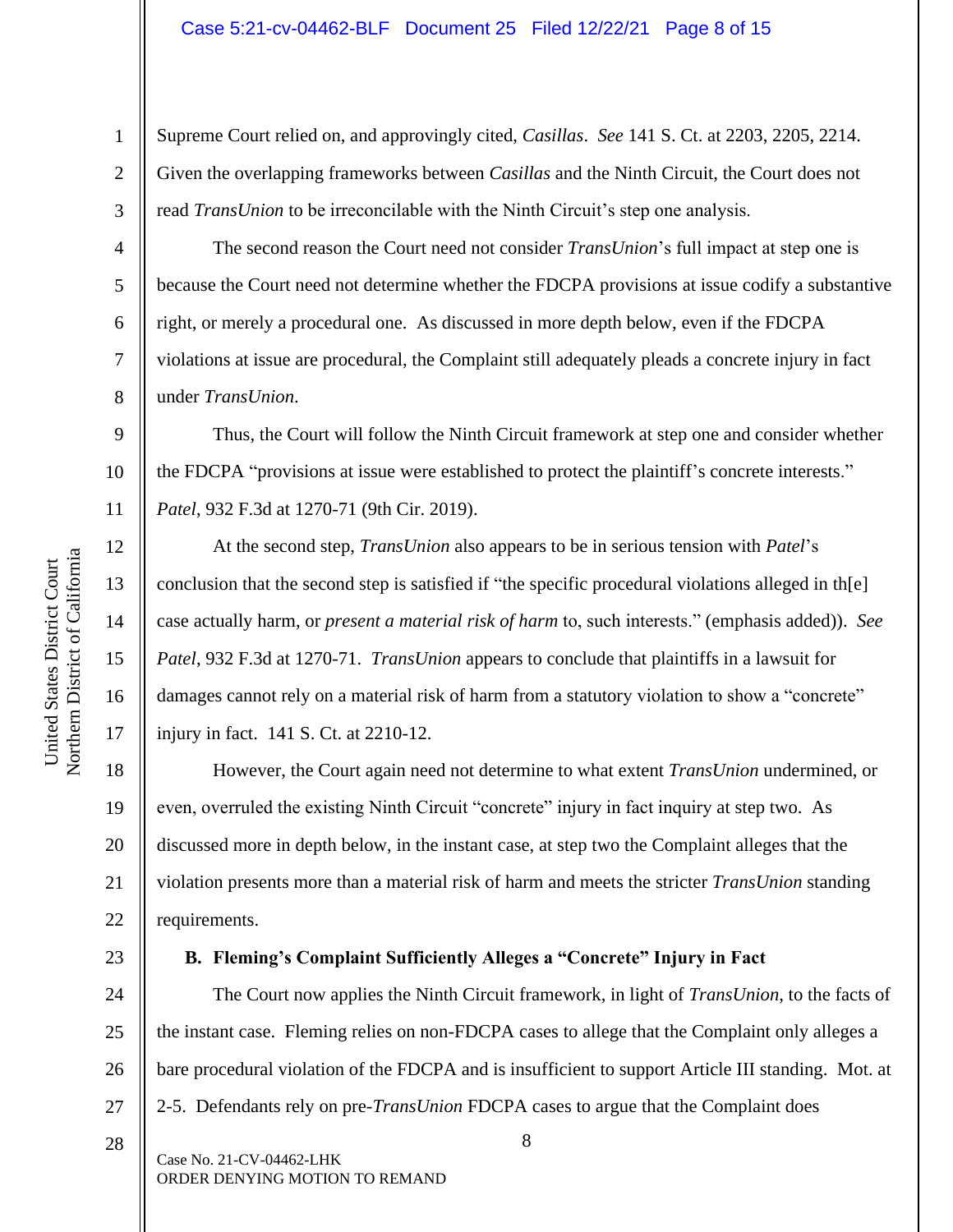4

5

6

7

8

9

10

11

12

13

14

15

16

17

18

19

20

21

22

23

24

1

# sufficiently allege a "concrete" injury in fact to show Article III standing. Opp'n at 4-8.

## **1. The FDCPA Provisions at Issue Protect Consumers' Concrete Interests**

The Ninth Circuit's first step requires the Court "[t]o identify the interests protected by the FDCPA" by examining the "'[h]istorical practice' and the 'legislative judgment' underlying the provisions at issue." *Adams*, 836 F. App'x at 546 (*quoting Campbell*, 951 F.3d at 1117). If the harm protected by the FDCPA bears a "close relationship" to harms that have been "traditionally regarded as providing a basis for a lawsuit," Plaintiffs have sufficiently alleged a concrete injury. *See Campbell*, 951 F.3d at 1118 (finding the Electronic Communications Privacy Act codified a substantive right to privacy because there are several actionable privacy torts at common law); *see also TransUnion*, 141 S. Ct. at 2209 (finding certain class members sufficiently alleged a concrete injury in fact because dissemination of inaccurate information to third parties under the FCRA was sufficiently similar to the tort for defamation).

Defendants however identify no historical practice and make no argument about historical or common-law analogues. The Court "has an independent obligation to assure that standing exists." *Summers v. Earth Island Inst.*, 555 U.S. 488, 499 (2009). However, this obligation does not require the Court to manufacture standing arguments for either party. *See United States v. Sineneng-Smith,* 140 S. Ct. 1575, 1579 (2020) ("As a general rule, our system is designed around the premise that parties represented by competent counsel know what is best for them, and are responsible for advancing the facts and argument entitling them to relief." (internal citation and quotation marks omitted)); *Cf. TransUnion*, 141 S. Ct. at 2204 (explaining that the concrete-harm inquiry "asks whether [the party] ha[s] identified a close historical or common-law analogue for their asserted injury.").<sup>3</sup> Accordingly, the Court cannot conclude there is a "close relationship" between the harm protected by the FDCPA and the harms that traditionally provide a basis for a lawsuit.

25 26

28

<sup>27</sup> The Court notes that Plaintiff's claims for sewer service may be similar to the common law tort of abuse of process. *See, e.g.*, *Rusheen v. Cohen*, 37 Cal. 4th 1048 (2006) (discussing abuse of process claim in the context of fraudulent declarations regarding service).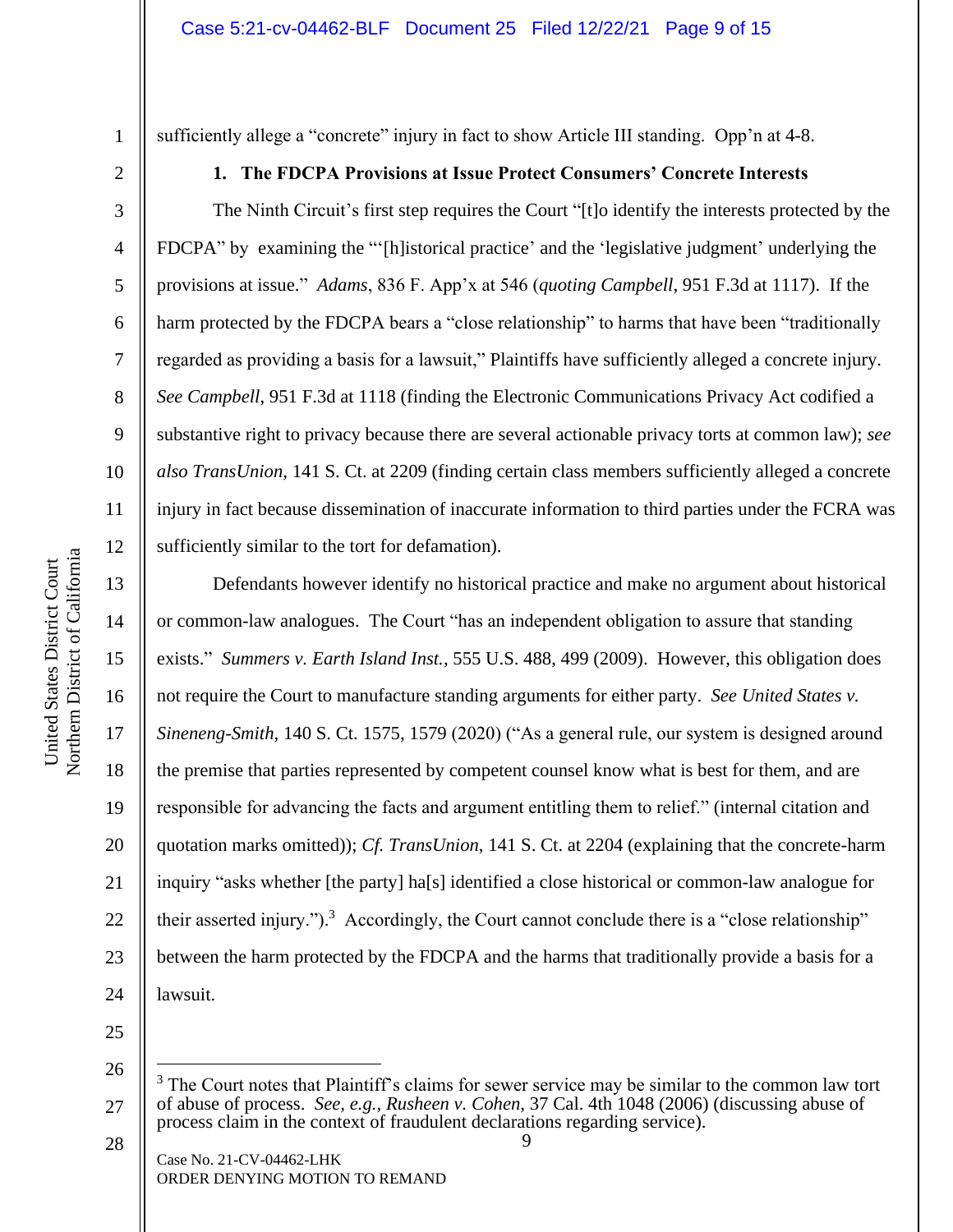2

3

4

5

6

7

8

9

10

11

12

13

14

15

16

17

28

The Court now turns to legislative judgement in determining whether the FDCPA "provisions at issue were established to protect the plaintiff's concrete interests." *Patel*, 932 F.3d at 1270-71 (9th Cir. 2019). Defendants rely on numerous district court cases analyzing Congressional judgment and uniformly concluding that the FDCPA was established to protect plaintiffs' concrete interests. Opp'n at 5-7. Plaintiff fails to point to any case concluding otherwise. The Court agrees with the uniform line of authority.

Congress enacted the FDCPA "to eliminate abusive debt collection practices, to ensure that debt collectors who abstain from such practices are not competitively disadvantaged, and to promote consistent state action to protect consumers." *Jerman v. Carlisle, McNellie, Rini, Kramer & Ulrich LPA*, 559 U.S. 573, 577 (2010); *Clark v. Capital Credit & Collection Servs., Inc.*, 460 F.3d 1162, 1171 (9th Cir. 2006) (quoting S. Rep. N. 95-382, at 1 (1977)) ("Legislative history indicates that Congress enacted the FDCPA to protect consumers from 'improper conduct' and illegitimate collection practices 'without imposing unnecessary restrictions on ethical debt collectors.'"). Collection practices include litigation activities. *See Heintz v. Jenkins*, 514 U.S. 291, 292 (1995) ("[L]itigating . . . seems simply one way of collecting a debt."); *see also Donohue v. Quick Collect, Inc.*, 592 F.3d 1027, 1032 (9th Cir. 2010) (applying *Heintz* to conclude that FDCPA applies to service of complaints on consumers).

18 19 20 21 22 23 24 25 26 27 Specific to the practice of "sewer service", numerous district courts, including this Court, have concluded that engaging in sewer service can be an abusive debt collection practice under the FDCPA because Congress sought to "capture abuses such as 'simulating legal process,' 'utilizing bogus legal documents,' and any other improper conduct 'not specifically addressed' but brought before a court." *Freeman v. ABC Legal Servs. Inc.*, 827 F. Supp. 2d 1065, 1074 (N.D. Cal. 2011) (quoting S. Rep. No. 95-382, at 1, 7); *see also Holmes v. Elec. Doc. Processing, Inc.*, 966 F. Supp. 2d 925, 932-33 (N.D. Cal. 2013) (rejecting the argument that sewer service is not a FDCPA violation); *Avina v. Patenaude & Felix, APC*, No. 20-cv-00166-BAS-MDD, 2021 WL 873336, at \*4 (S.D. Cal. March 9, 2021) (concluding that the "FDCPA codifies Plaintiff's concrete interest in being free from abusive debt collection practices"). *TransUnion* does not undercut these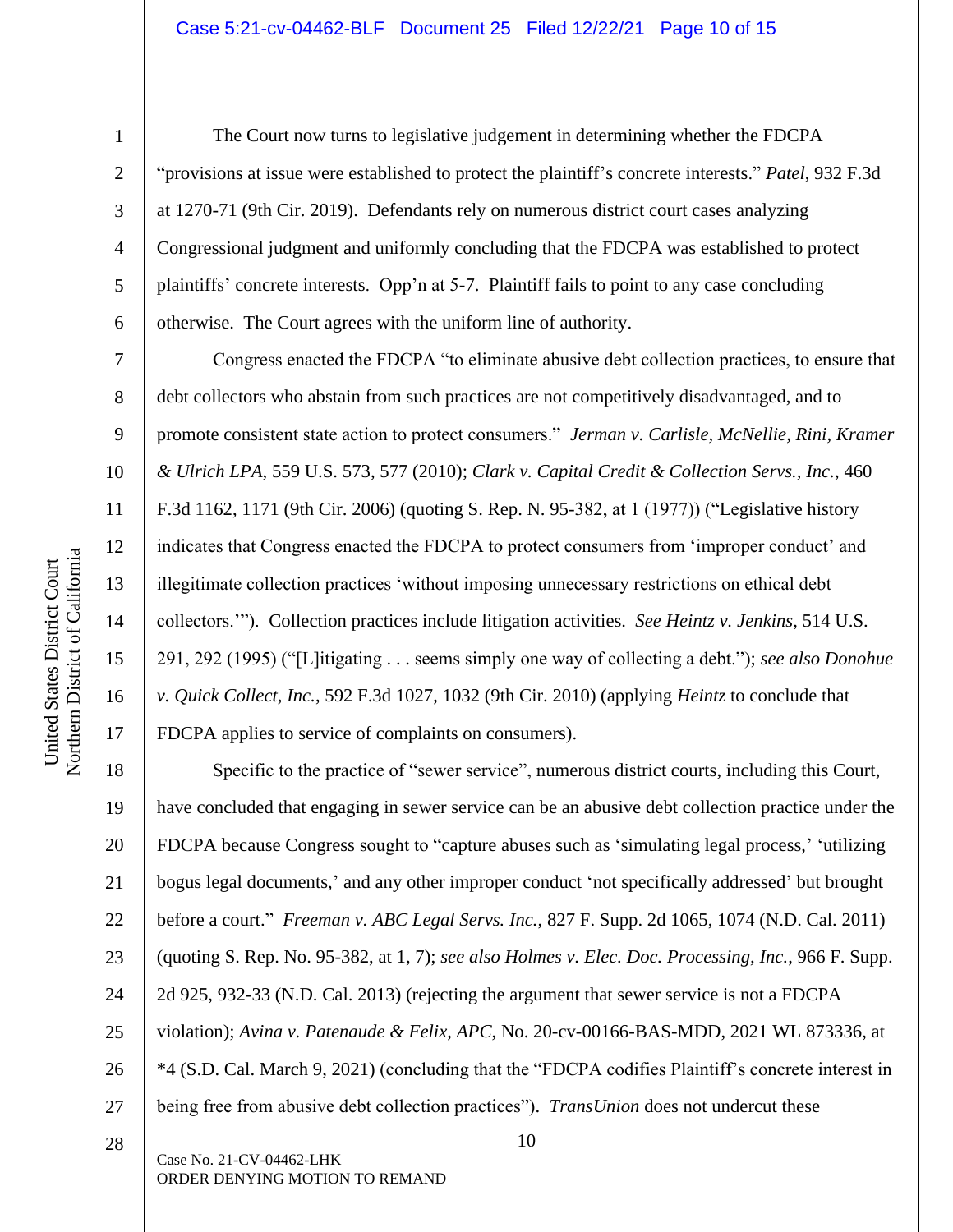conclusions. *See* 141 S. Ct. at 2204-05 (acknowledging that Congress's views can be instructive).

Accordingly, the Court follows this uniform authority and concludes that Congress sought to protect individuals' concrete interest in being free from abusive debt collection practices, which includes the practice of sewer service, when passing the FDCPA. The Court now turns to step two of the analysis.

### **2. The Fleming Complaint Sufficiently Alleges the Risk of Material Harm Materialized**

The Court now applies the Ninth Circuit framework's step two, in light of *TransUnion*'s apparent rejection that the mere risk of material harm in a damages suit is insufficient to show a concrete injury in fact. The Court thus considers whether the sewer service allegations present a material risk of harm that has materialized, actually harm Plaintiff's interests under the FDCPA, or whether Plaintiff suffered an independent concrete injury flowing from the material risk of harm. *TransUnion*, 141 S. Ct. at 2211.

Defendants argue the alleged injury in fact is "concrete" because (1) the Complaint sufficiently alleges that the FDCPA violations present a risk of harm to the interests Congress sought to protect, Opp'n at 4-5; (2) the Complaint also alleges that Plaintiff became aware of the lawsuit after receiving a Notice of Default and that Plaintiff hired "counsel to address the issues," Opp'n at 7-8; and (3) the Complaint seeks actual damages, which must mean that Plaintiff seeks recovery for emotional distress and humiliation, Opp'n at 8. Plaintiff's sole reply to these arguments is to summarily argue that after *TransUnion*, *Spokeo* is "no longer good law." Reply at 1. The Court addresses each argument below.

The Fleming Complaint sufficiently alleges that the risk of harm to Plaintiff's concrete interests materialized. The Ninth Circuit has explained that the FDCPA is intended, in part, to ensure "consumers are fully and truthfully apprised of the facts and of their rights,' ... enable ing them to understand, make informed decisions about, and participate fully and meaningfully in the debt collection process." *Tourgeman v. Collins Fin. Servs., Inc.*, 755 F.3d 1109, 1122 (9th Cir. 2014) (internal quotation marks omitted). Service of process is essential to facilitating this full

11

12

13

14

15

16

17

18

19

20

21

22

23

24

25

26

27

1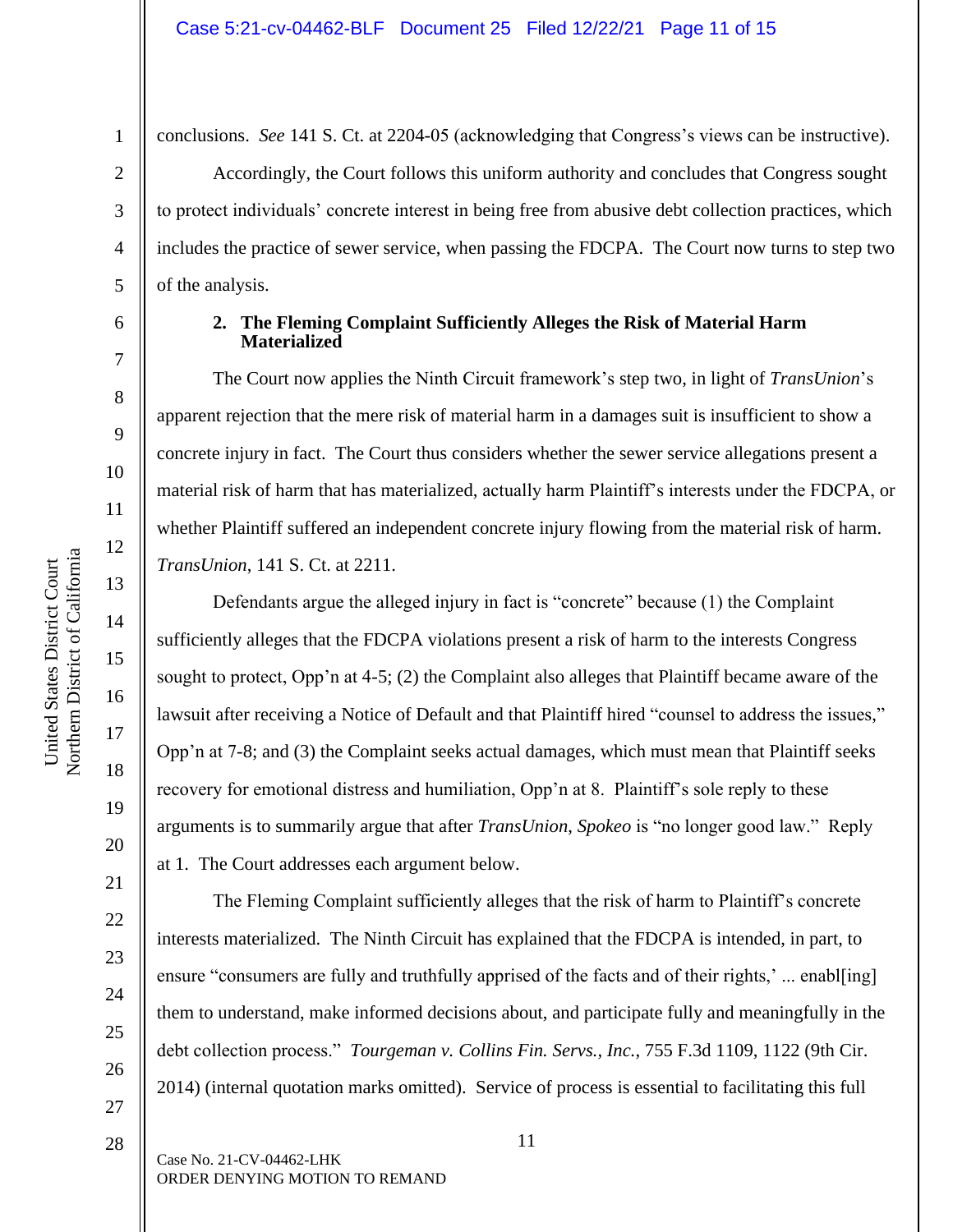#### Case 5:21-cv-04462-BLF Document 25 Filed 12/22/21 Page 12 of 15

6 10 and meaningful participation because it "apprise[s] interested parties of the pendency of the action and afford[s] them an opportunity to present their objections." *Rio Properties, Inc. v. Rio Int'l Interlink*, 284 F.3d 1007, 1016 (9th Cir. 2002) (*quoting Mullane v. Cent. Hanover Bank & Trust Co.*, 339 U.S. 306, 314 (1950)). Thus, assuming the truth of the factual allegations in the Complaint regarding the filing of fraudulent proofs of service, these fraudulent proofs of service "presented a material risk to Plaintiffs' ability to properly engage in his own defense in the state collection action." *Avina*, 2021 WL 873336, at \*5. Moreover, such fraudulent service "increases the risk that [default] judgments will issue against consumers for outstanding debts under the false pretense that consumers were notified of an action against them but forfeited their right to raise a defense." *Id.* This risk of harm falls comfortably within the "statutory protection afforded by the FDCPA." *Id.* However, under *TransUnion* that is no longer sufficient. Plaintiff must now show that this risk materialized and affected him personally.

Plaintiff does so. Applying *TransUnion*'s more stringent requirement that the risk of harm materialized, the Complaint alleges that the first time Plaintiff heard of the state debt collection action against him was when he received notice that "there was Judgment *pending* against him." Compl. ¶ 55 (emphasis added). Because of this notice "Plaintiff promptly sought the assistance of" legal counsel. *Id.* The factual allegations, accepted as true, created more than a mere risk of harm to Plaintiff.

12 19 20 21 22 23 24 25 26 27 28 Specifically, the fraudulent proof of service in the state debt collection action led to a pending default judgment against Plaintiff and Plaintiff's related legal costs. Courts have held that legal costs spent defending debt collection actions qualify as more than the mere risk of harm. *See Boerner v. LVNV Funding LLC*, 326 F. Supp. 3d 665, 675 (E.D. Wis. 2018) (concluding allegations of an improperly brought action was sufficient to show real harm under the FDCPA due in part to the action's "attendant legal costs".); *Smith v. Moss Law Firm, P.C.*, 2020 WL 584617, at \*5 (N.D. Tex. Feb. 6, 2020) (legal costs spent defending a debt collection action can meet Article III standing inquiry); *cf. Janti v. Encore Capital Group, Inc.*, No. 09CV1969 JLS (CAB), 2010 WL 3058260, at \*7 (S.D. Cal. Aug. 3, 2010) (noting that legal expenses in defense

Case No. 21-CV-04462-LHK ORDER DENYING MOTION TO REMAND

1

2

3

4

5

7

8

9

11

12

13

14

15

16

17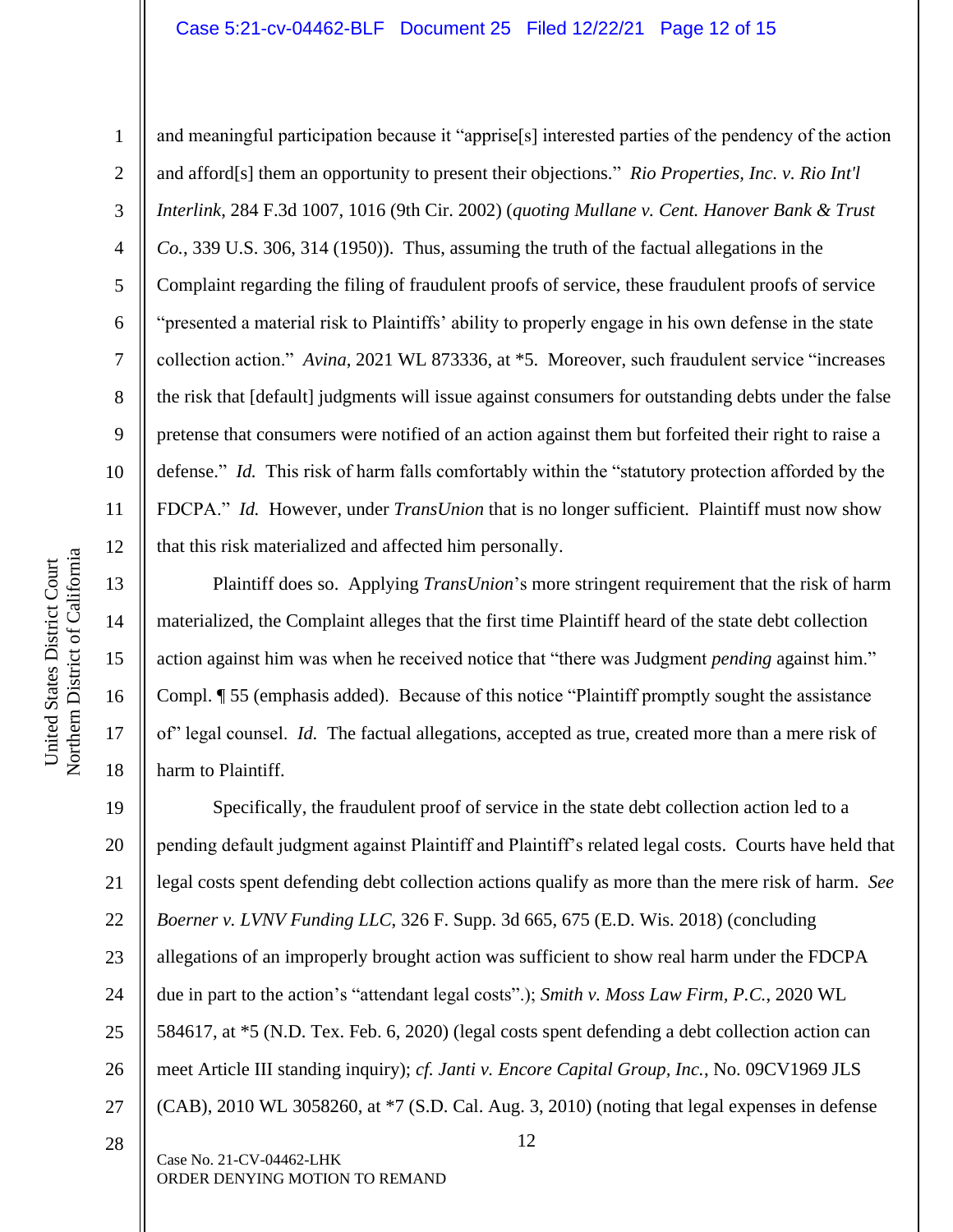11

12

13

14

15

16

28

1

of a collection action filed in state court can be sufficient to show injury in-fact under the California Unfair Competition Law, which is coextensive with Article III requirements). However, legal costs associated with affirmative lawsuits cannot create Article III standing. *See Bayer v. Neiman Marcus Group, Inc.*, 861 F.3d 853, 866-67 (9th Cir. 2017 ) (explaining that "attorney fees and legal costs related to the underlying lawsuit "standing alone are insufficient to confer Article III jurisdiction where none exists on the merits of the underlying claim." (quotation omitted)).

Plaintiff's allegations do not allege an abstract risk of harm to "someone" but rather allege the risk of harm materialized "to the plaintiff[]." *Casillas*, 926 F.3d at 336; *cf. Syed v. M-I, LLC*, 853 F.3d 492 (9th Cir. 2017) (concluding that after "[d]rawing all reasonable inferences in favor of the nonmoving party," the Ninth Circuit could "fairly infer" that plaintiff's alleged confusion caused him to sign a liability waiver he otherwise would not have).

The facts of this case are also different from both the hypothetical found "persuasive" in *TransUnion* to explain why a risk of harm is insufficient to show a concrete injury, and *Frank v. Autovest*, 961 F.3d 1185, 1189 (D.C. Cir. 2020), a FDCPA case, that found no standing when plaintiff alleged misrepresentations in court affidavits.

17 18 19 20 21 22 23 24 In *TransUnion*, the United States Supreme Court explained that a motorist is exposed to a risk of harm when there is a reckless driver a quarter mile behind "dangerously swerving across lanes." 141 S. Ct. at 2211. Although the reckless driver has exposed the motorist "to a risk of future harm," the United States Supreme court explained the "risk does not materialize" if the motorist makes it home safely. *Id.* In *Autovest*, the D.C. Circuit concluded that misrepresentations in court affidavits are "certainly *capable* of causing a concrete and particularized injury" but required plaintiff to show that the alleged misrepresentations had that effect. 961 F.3d 1185, 1189 (D.C. Cir. 2020).

25 26 27 But unlike *TransUnion* and *Autovest*, Plaintiff here is not home safely and has sufficiently pled that the fraudulent proof of service caused a concrete injury. The Complaint pleads that the fraudulent proof of service specifically targeted Plaintiff, advanced the state debt collection action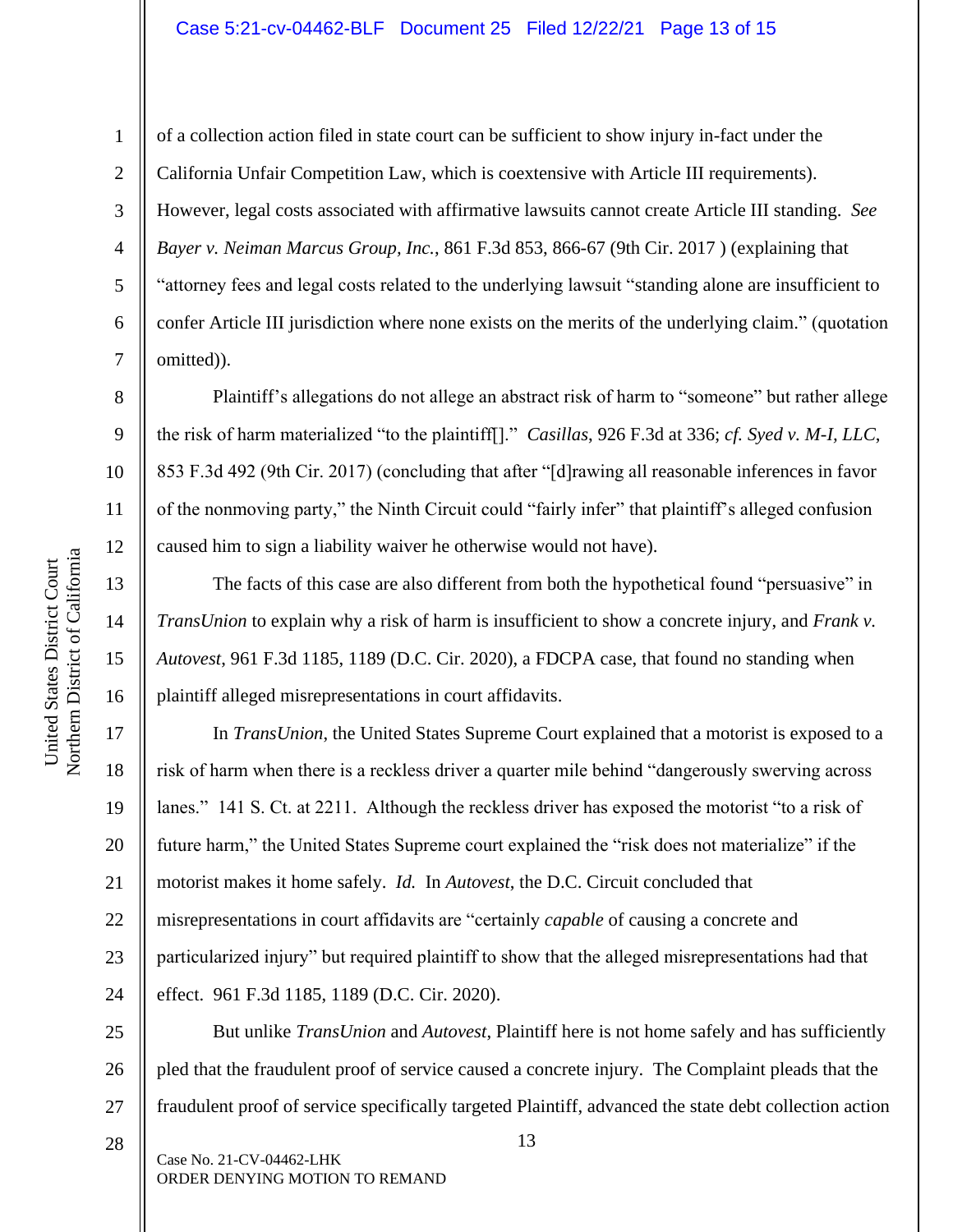against Plaintiff to a stage where default judgment was pending, and caused Plaintiff to obtain legal representation to defend Plaintiff in the state debt collection action.

Lastly, Defendants also argue that Plaintiff seeks actual damages, and thus it would be reasonable to assume that Plaintiff seeks recovery for emotional distress. Opp'n at 8. The Court rejects this argument. Although Defendants are correct that emotional distress may constitute injury in fact, and the United States Supreme Court left the door open to such a possibility in *TransUnion*, 141 S. Ct. at 2211 n.7, the Complaint here lacks such allegations. In fact, the Complaint contains *no* factual allegations that Plaintiff suffered emotional distress as a result of the pending default judgment or the fraudulent proof of service. Defendants cite no cases that find that a request for actual damages, without more, constitutes a request for emotional distress damages.

Northern District of California Northern District of California United States District Court United States District Court

1

2

3

4

5

6

7

8

9

10

11

12

13

14

15

16

17

Because the Complaint sufficiently pleads that the pending default judgment and attendant legal costs sufficiently show a concrete harm, the Court concludes the Complaint alleges that the FDCPA violations alleged in this case do more than present a "risk of harm" to Plaintiff's interests under step two. Accordingly, under both the Ninth Circuit's two-step framework and *TransUnion*, the Complaint sufficiently alleges a "concrete" injury in fact.

# **IV.CONCLUSION**

18 19 20 21 22 23 24 25 Defendants have sufficiently shown, at the pleading stage, that the Complaint alleges a "concrete" injury in fact for alleged violations of the FDCPA arising from alleged sewer service. The Complaint alleges that Defendants obtained and used fraudulent proofs of service to advance a state debt collection action against Plaintiff and a default judgment was pending against Plaintiff when he first received notice of the action. The Complaint also alleges that Plaintiff sought legal counsel as a result of this notice. At the pleading stage, these allegations are sufficient to show a "concrete" injury in fact and Article III standing. For all the foregoing reasons, Plaintiff's motion to remand is DENIED.

#### 26 **IT IS SO ORDERED.**

27 Dated: December 22, 2021

Case No. 21-CV-04462-LHK ORDER DENYING MOTION TO REMAND 28